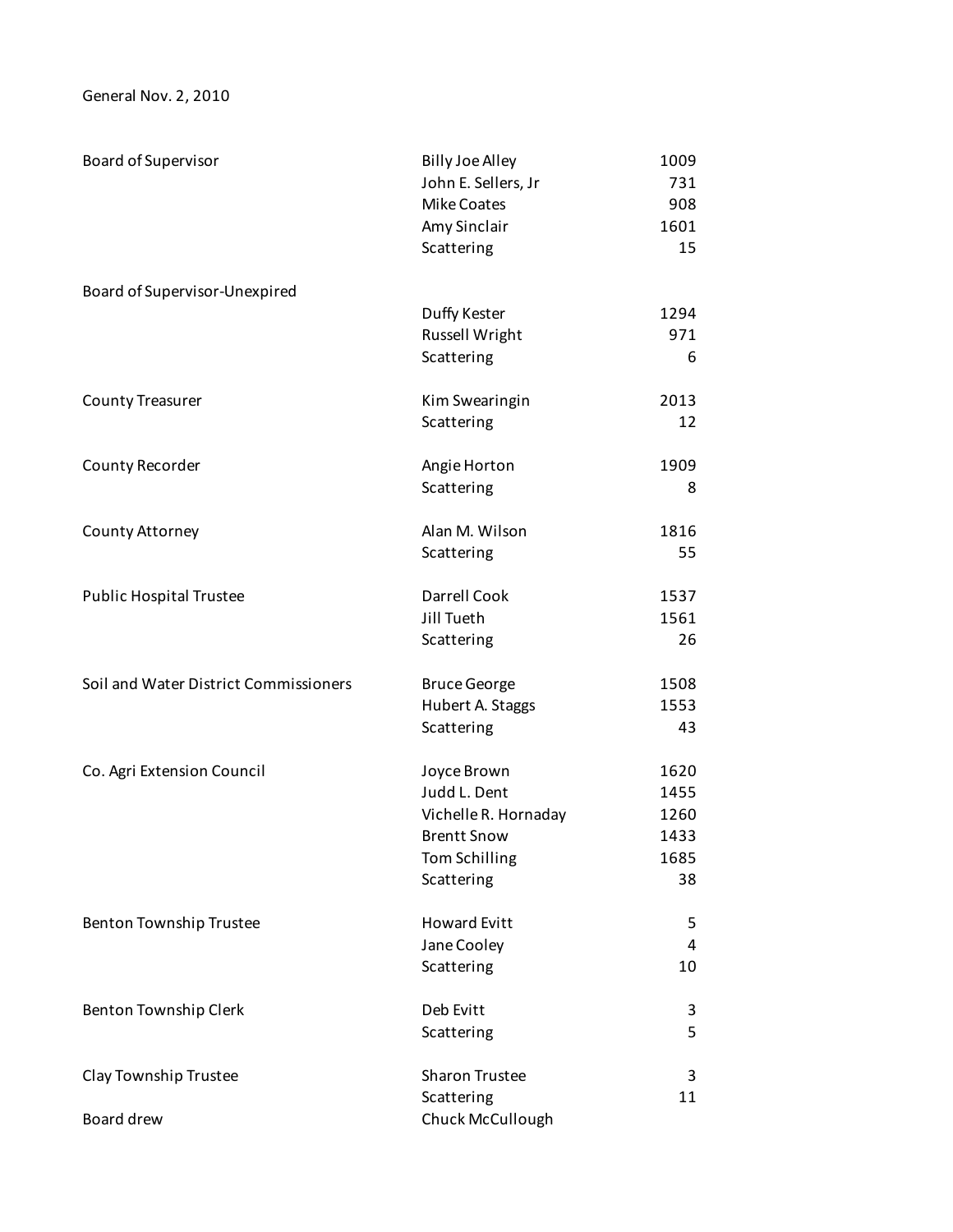| Clay Township Clerk               | Dale Rickert<br>Scattering | 4<br>3         |
|-----------------------------------|----------------------------|----------------|
|                                   |                            |                |
| Clinton Township Trustee          | <b>Burton Prunty</b>       | 3              |
|                                   | Tom Ewing                  | $\overline{2}$ |
|                                   | Scattering                 | 3              |
| Clinton Township Clerk            | Jerry Clow                 | 3              |
|                                   | Scattering                 | $\mathbf{1}$   |
| Corydon Township Trustee          | John Harman                | 98             |
|                                   | Dennis Campbell            | 2              |
|                                   | Scattering                 | 4              |
| Corydon Township Clerk            | Dona Kent                  | 3              |
|                                   | Scattering                 | 3              |
| Grand River Township Trustee      | Mike Ellis                 | $\overline{2}$ |
|                                   | Jason Smith                | $\overline{2}$ |
|                                   | Scattering                 | $\mathbf{1}$   |
| <b>Grand River Township Clerk</b> | Doyle Ellis                | 2              |
|                                   | Scattering                 | $\overline{2}$ |
| Howard Township Trustee           | Dennis Allen               | $\overline{2}$ |
|                                   | Delbert Liggett            | 3              |
|                                   | Scattering                 | 6              |
| Howard Township Clerk             | Marcia Allen               | 3              |
|                                   | Scattering                 | $\overline{2}$ |
| Jackson Township Trustee          | Phil Partridge             | 31             |
|                                   | Kim Enright                | 24             |
|                                   | Scattering                 | 16             |
| Jackson Township Clerk            | Duffy Kester               | 21             |
|                                   | Scattering                 | 6              |
| Jefferson Township Trustee        | <b>Richard Casey</b>       | 5              |
|                                   | Scattering                 | 11             |
| Board drew                        | Kelly Kiefer               |                |
| Jefferson Township Clerk          | Norma Bettis               | 5              |
|                                   | Scattering                 | $\overline{2}$ |
| Monroe Township Trustee           | Don Hancox                 | 18             |
|                                   | <b>Richard Mincks</b>      | 5              |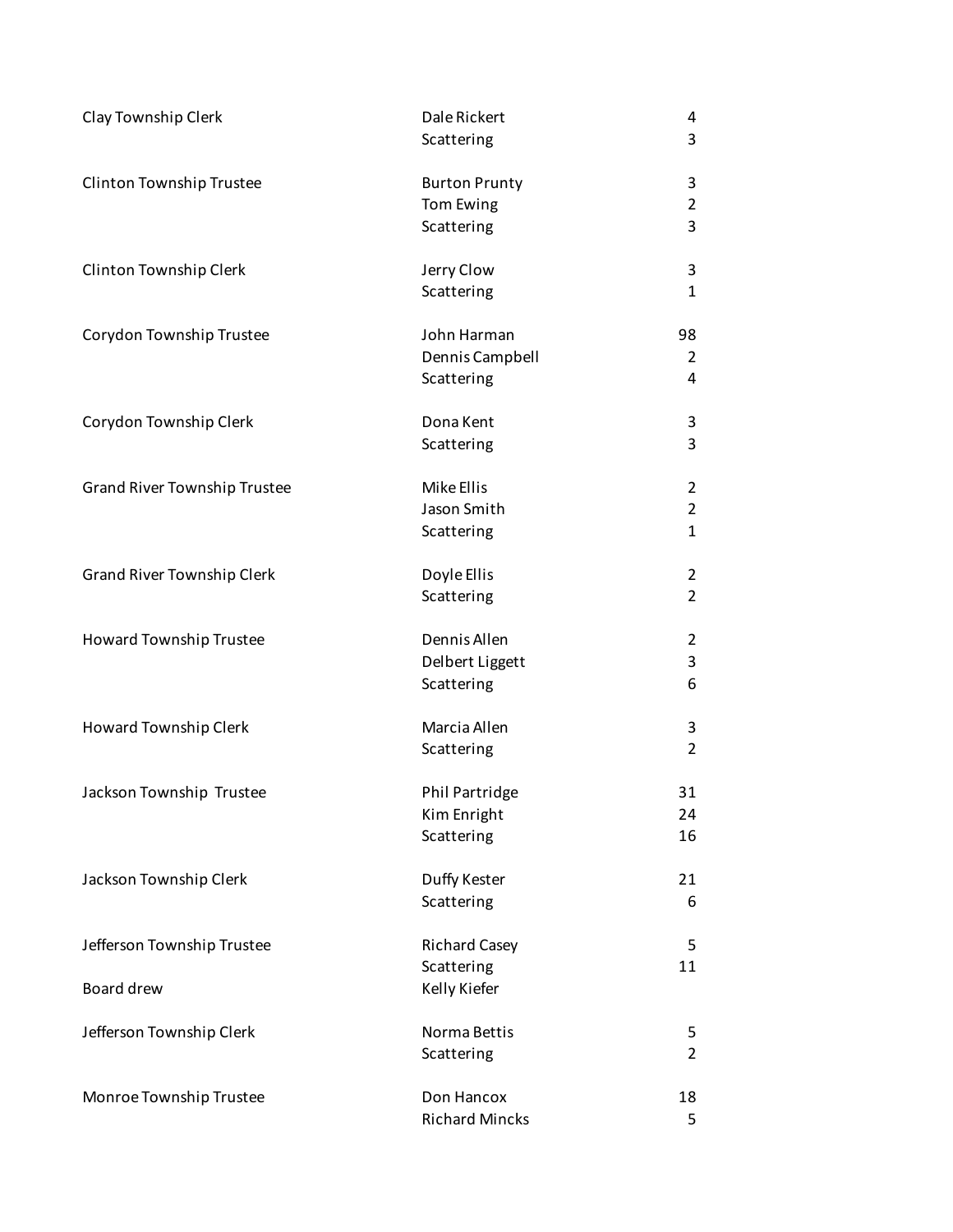|                             | <b>Hurbert Staggs</b> | 21             |
|-----------------------------|-----------------------|----------------|
| Monroe Township Clerk       | Helen M. Snider       | 25             |
|                             | Scattering            | 1              |
| Richman Township Trustee    | Rodney Hitt           | 6              |
|                             | <b>Brent Watkins</b>  | 6              |
|                             | Scattering            | 10             |
| Richman Township Clerk      | Jerry Arnold          | 6              |
|                             | Scattering            | 5              |
| South Fork Township Trustee | Dwight Fortune        | 7              |
|                             | Wes Green             | 10             |
|                             | Scattering            | 28             |
| South Fork Township Clerk   | Dale Clark            | 9              |
|                             | Scattering            | 9              |
| Union Township Trustee      | <b>Brent Werts</b>    | 4              |
|                             | Max Moore             | 3              |
|                             | Scattering            | $\overline{7}$ |
| Union Township Clerk        | Jim Fetters           | 7              |
|                             | Scattering            | 4              |
| Walnut Township Trustee     | Milton Albertson      | 4              |
|                             | Don DeVore            | $\overline{2}$ |
|                             | Scattering            | 20             |
| Walnut Township Clerk       | Marvin Ryan           | 9              |
|                             | Scattering            | 4              |
| Warren Township Trustee     | Jac Soukup            | 3              |
|                             | David Wampler         | 5              |
|                             | Scattering            | 17             |
| Warren Township Clerk       | Linda Allen           | 5              |
|                             | Scattering            | 5              |
| Washington Township Trustee | John Snook            | 70             |
|                             | Wayne Thomas          | 71             |
|                             | Scattering            | 6              |
| Washington Townshup Clerk   | Jesse Woollis         | 78             |
|                             | Scattering            | 1              |
| Wright Township Trustee     | Robert Green          | 4              |